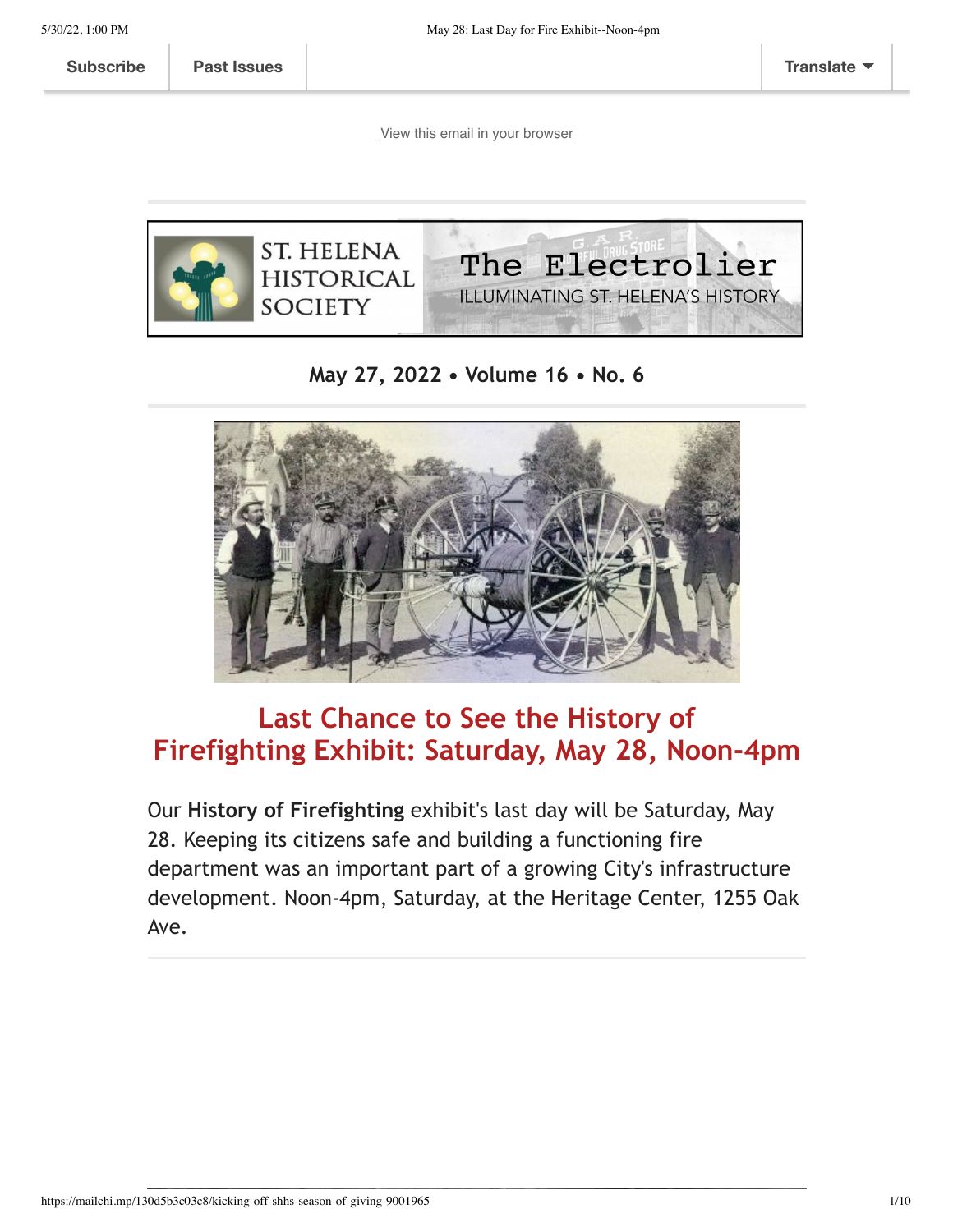**[Subscribe](http://eepurl.com/hOIaI9) Past [Issues](https://us5.campaign-archive.com/home/?u=b47d3a84b3d25889c7c0151f6&id=f91e786b03) [Translate](javascript:;)**



**Flu ward in Camp Funston in Fort Riley, Kansas**

## **As the Pandemic Continues, A Look Back at the Flu Pandemic of 1918**

The influenza pandemic of 1918 did not originate in Spain, and was erroneously called the "Spanish Flu". World War I was raging and the movement of hundreds and thousands of U.S. soldiers contributed to the global spread, according to the Centers for Disease Control. There were three distinct waves:

- Spring of 1918
- Fall of 1918, when the pandemic peaked
- Winter of 1918 and spring 1919

### **What was life in St. Helena like during 1918-19 as the H1N1, or Spanish flu pandemic, spread?**

There's a familiar ring to the way the City responded to the pandemic. Masks, stay at home orders, businesses and schools closing and the tragic deaths of those we know and love. And just as with today's version of the flu, it was known that the disease was spread by the respiratory route from infected persons.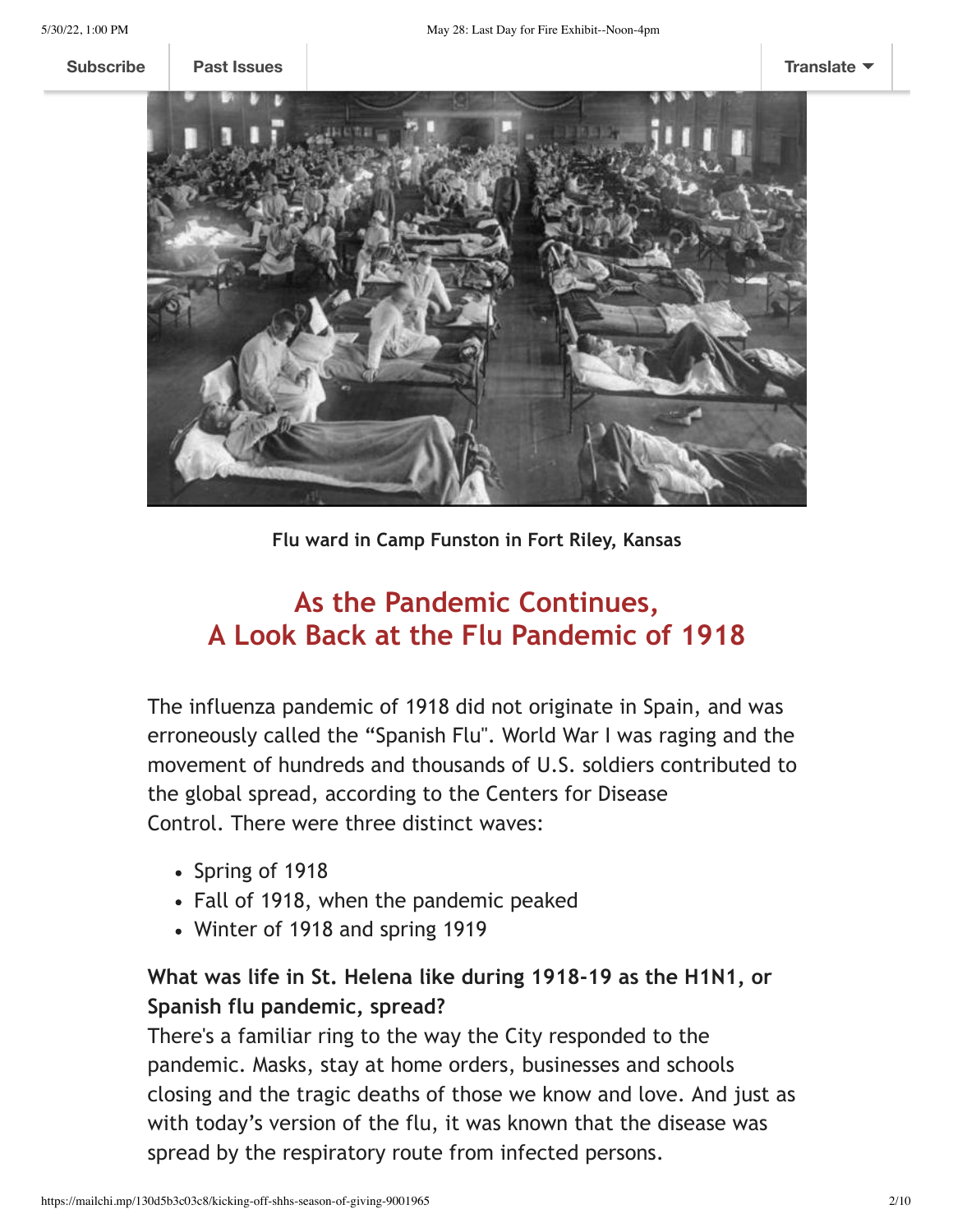

**Then, as now, Americans struggled to bury their dead.**

### **"I can't campaign but I'd still like your vote!"**

Supervisor John McCormick states that he will not go house to house to campaign for reelection to District 3 due to the epidemic, but asks for votes. Spring Valley Farm Center meeting on Nov. 1 was postponed to Dec. 6 due to the flu.

- **Walter Martini**, owner of the William Tell Hotel on Spring Street, is home with the flu.
- **District Attorney elect Clarence Riggins** is home with the flu.
- **Anita Paulson** is at home on Pope Street from her teaching job in Sacramento as schools were closed.
- T**he Farm Advisor's meetings** are canceled due to the flu until further notice, says H.J. Baade.

#### **Nov. 1: Mayor E.P. Bellani issued the following notice:**

**"I**, E.P. Bellani, president of the board of trustees of the town of St. Helena, in accordance with the law and under the direction of the State Board of Health, do hereby declare that the epidemic of Spanish Influenza exists in the town of St. Helena.

Until further notice every person, while serving the general public in stores and other places where the public is served, and every person using a public conveyance or common carrier within the corporate limits of St. Helena, shall wear at all times, until further notice, **a**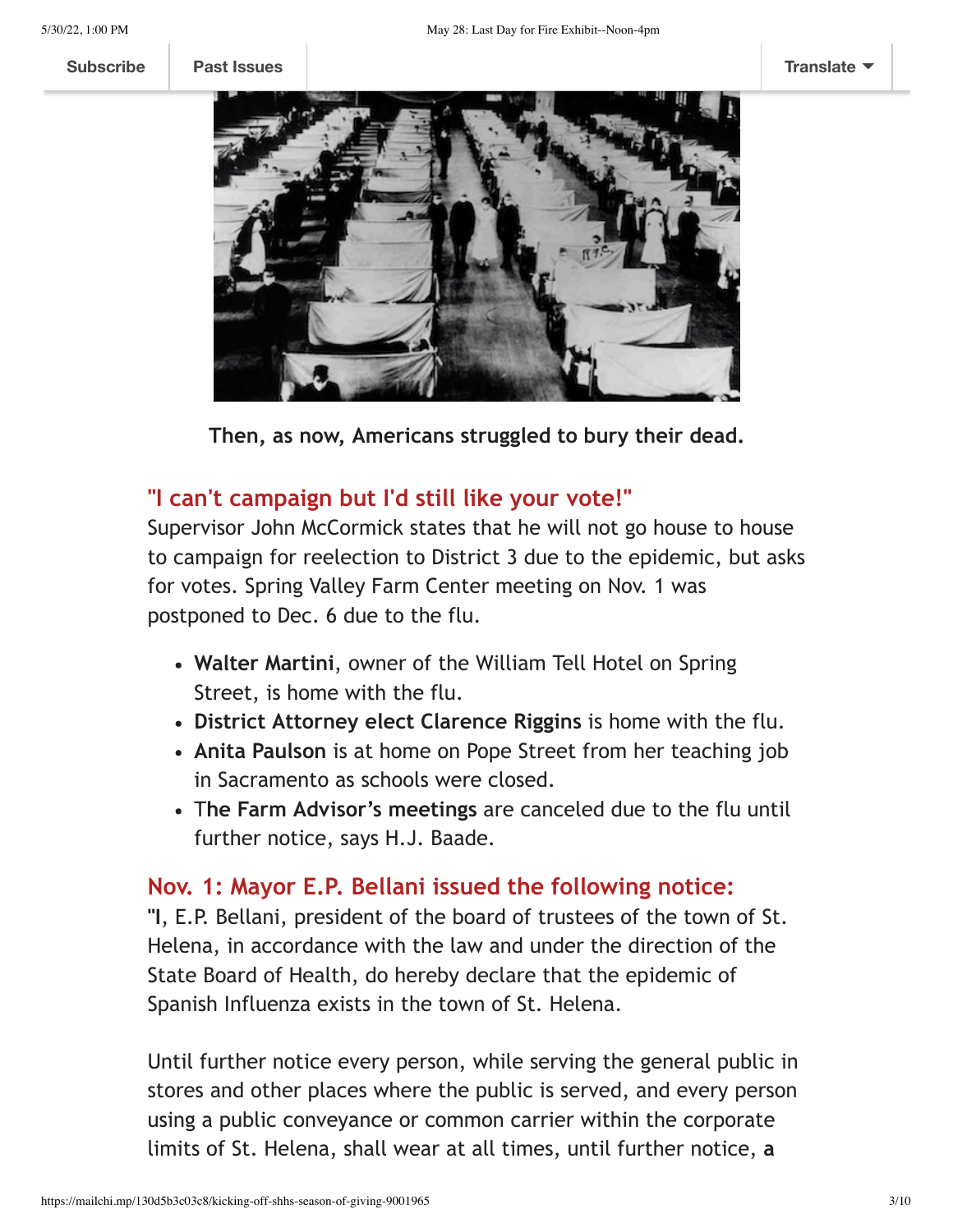**nose shall be covered.** Witness my hand on this 31st day of Oct. 1918."

**of regulation dimensions, so that the mouth and lower half of the**



### **October 31, 1918: Masks required**

The U.S. Health Service distributed an official health bulletin to newspapers in every community. "It is very important that everyone who becomes sick should go home at once and go to bed! Everyone caring for the patient must wear a mask." The flu outbreak began its decline in the summer of 1919, and the virus continues to periodically circulate in the population in a milder form**.**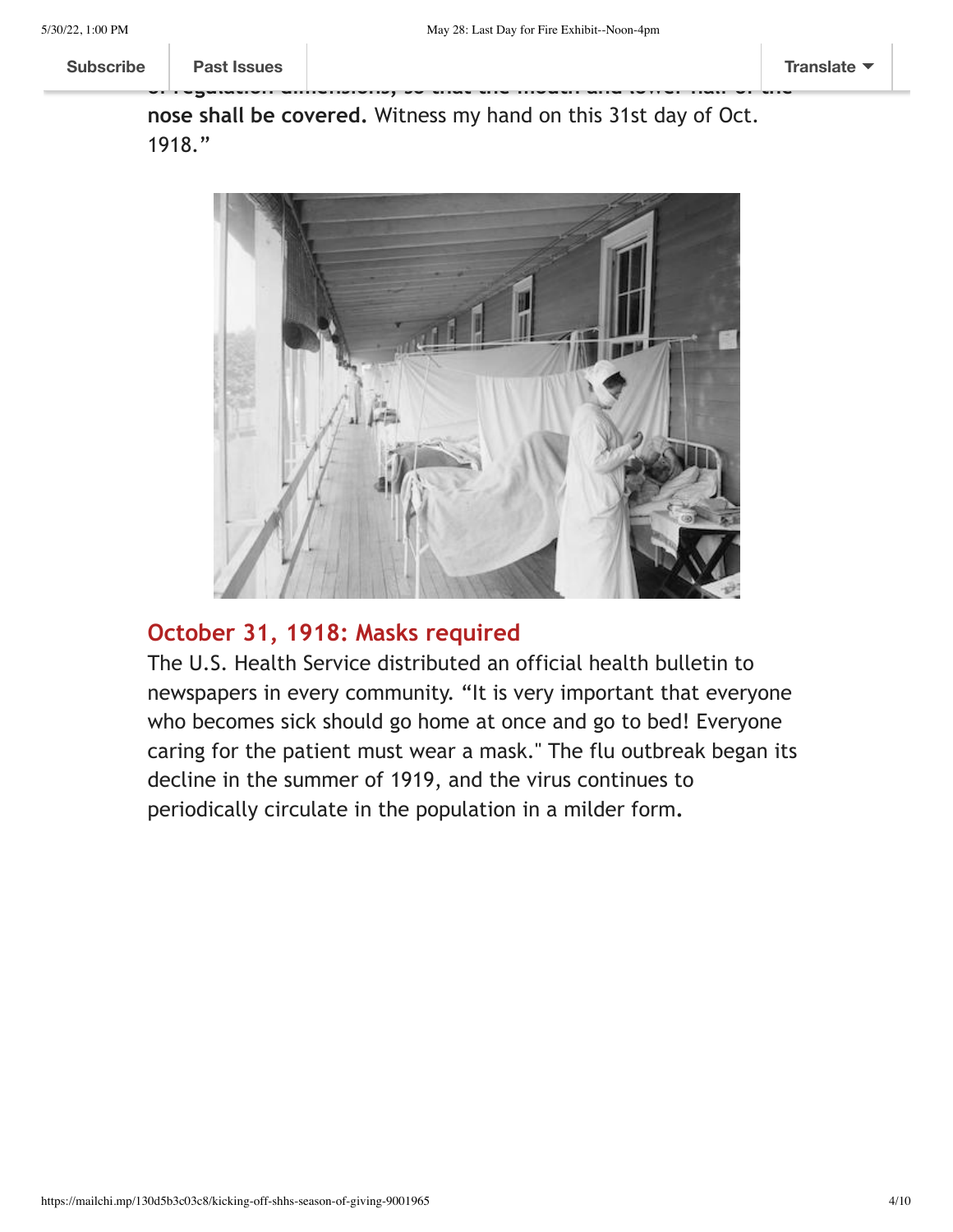

**Clearly, mask mandate controversies weren't anything new!**

### **Miscellaneous notices from the pages of the St. Helena Star:**

- **Campaign meetings** for the fall election were called off, but candidates will still make "handshaking tours."
- **Influenza masks** are being worn by clerks in the stores and many residents.
- I**t has been suggested that ladies refrain from calling** (visiting friends) during the period of the Spanish Influenza.
- **Meeting of the community council** has been canceled.
- **Lena Nichelini**, wife of William Nichelini, died in Calistoga. On Dec. 28, 2019, she had given birth to twins. Two days before their birth she got sick with the flu.
- **On Jan 13, 2019**, the state legislature is considering a twomonth recess, as six members have the flu. All are masking.
- **January 24, 2019.** Several arrests were made for violations of the mask ordinance. The flu enemy has been routed, and the City is declaring an armistice with the mask regulations.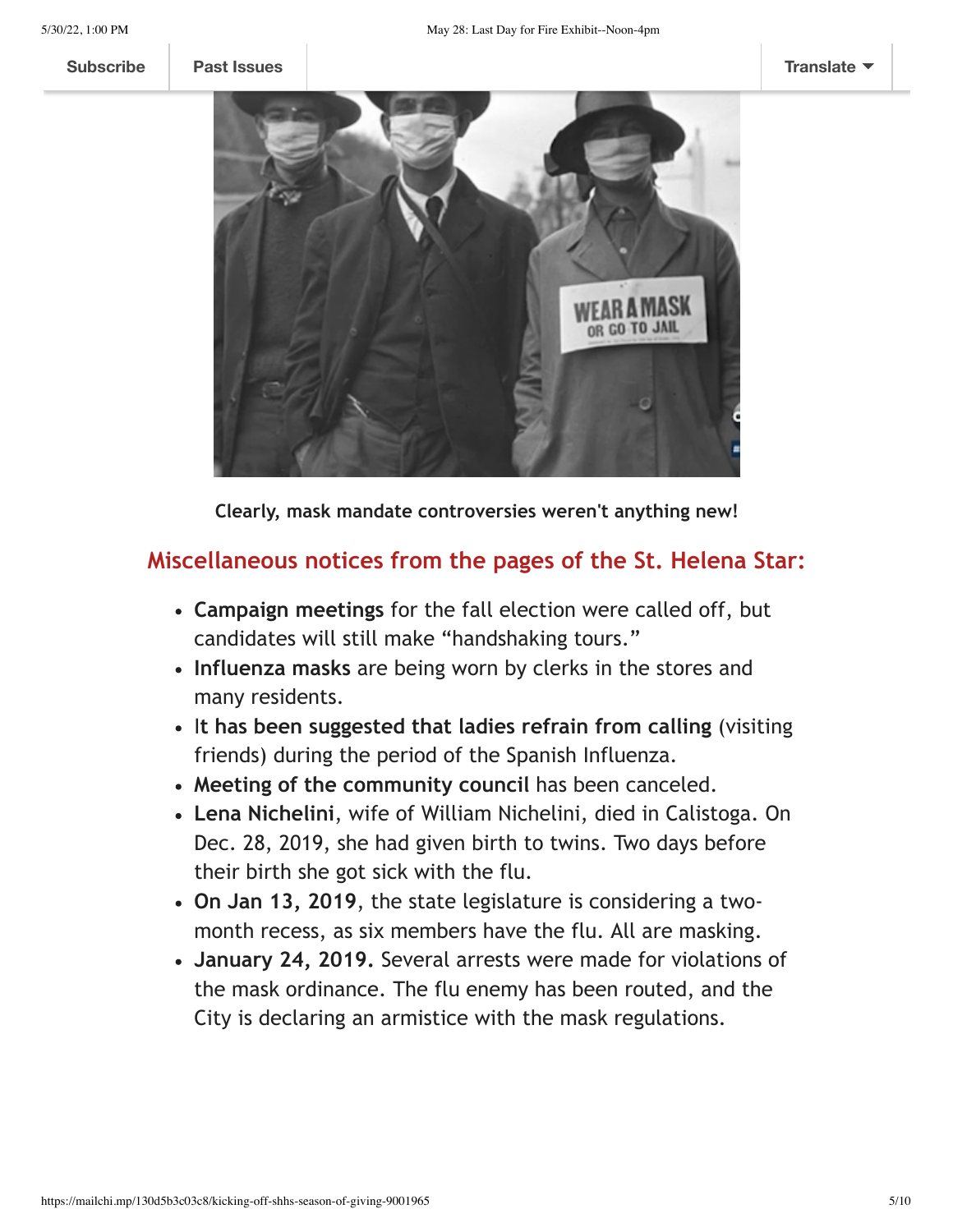**[Subscribe](http://eepurl.com/hOIaI9) Past [Issues](https://us5.campaign-archive.com/home/?u=b47d3a84b3d25889c7c0151f6&id=f91e786b03) [Translate](javascript:;)**



### **Pandemic Statistics: Then and Now**

#### **1918 Pandemic**

- An estimated 500 million people were infected--one-third of the world's population
- 50 million people died throughout the world

#### **Covid-19: 2020-2021 and 2022**

- US: 83,325,014 cases, 1,000,826 deaths
- California: 8,797,890 cases, 90,382 deaths
- Napa County: 27,034 cases, 143 deaths

It's not over yet. In New York City, where cases have doubled in the past month, officials recently declared a state of "high Covid alert." *Information as of May 24, 2022*

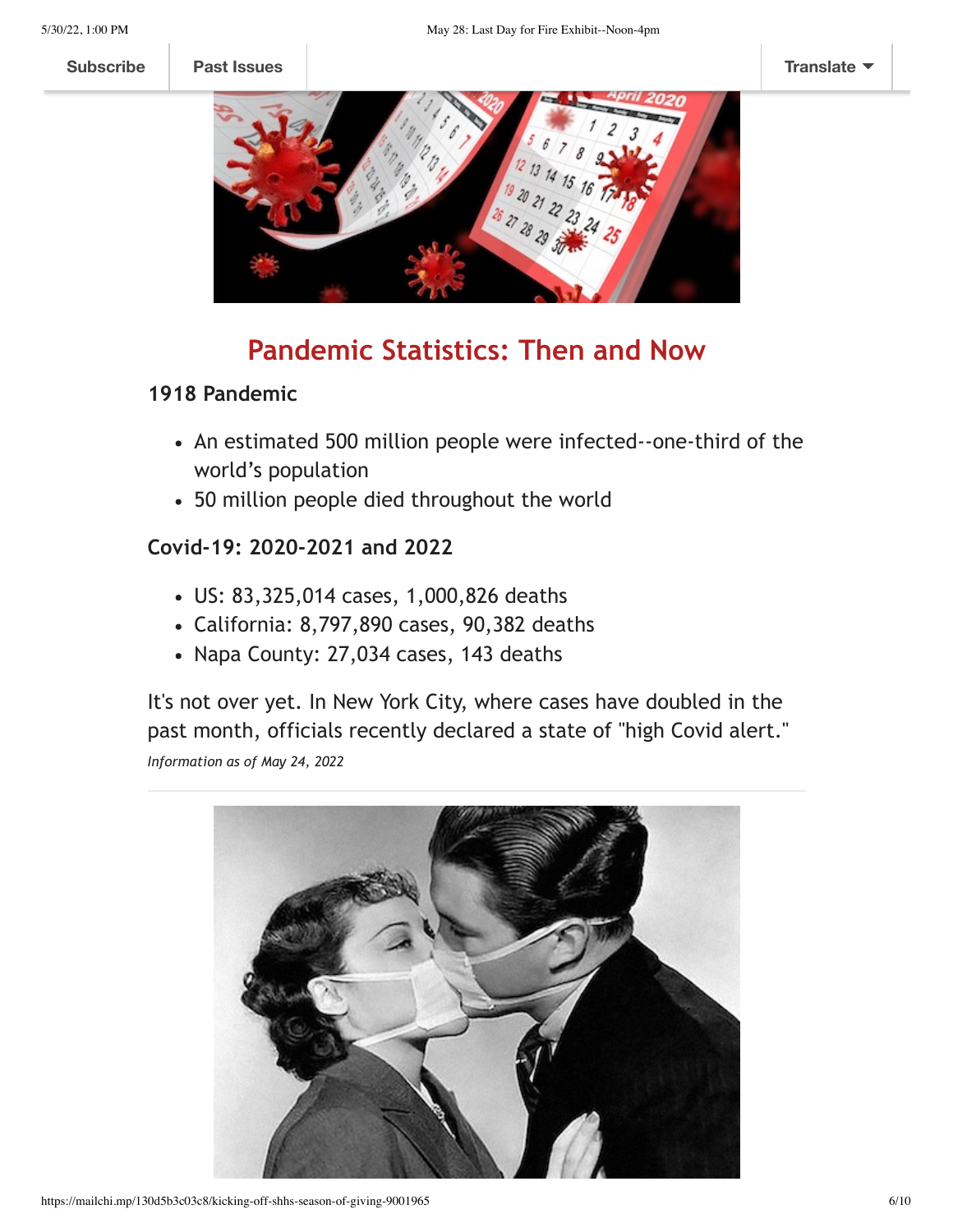**their movie** *Mama Steps Out***, 1937. It's a look at life going on despite a**

**pandemic.**

# **A Pandemic is Hard on Every Business--Especially the Entertainment Industry!**

Movies have been hit hard by two years of pandemic pressures, resulting in more "theater at home" and streaming solutions and sadly, the closure of many theaters. The influenza pandemic of 1918- 19 took a toll on the movie industry as well, but it responded with a booming return to the cinema. **We're coming up on the summer movie season. See you there?** 

# **June 11 at 10:04am: Dedication of the Birthplace of St. Helena**

The fraternal historic preservation group E Clampus Vitus Sam Brannan Chapter #1004 and St. Helena Historical Society installed a plaque adjacent to the Sunshine Foods parking lot marking the birthplace of St.



Helena. Join us on Saturday, June 11, at exactly 10:04am for the dedication. **Meet at 1115 Main Street, at the entrance to Sunshine Foods parking lot in St. Helena.**

## **Arader Galleries Donates Edward Curtis Print to SHHS**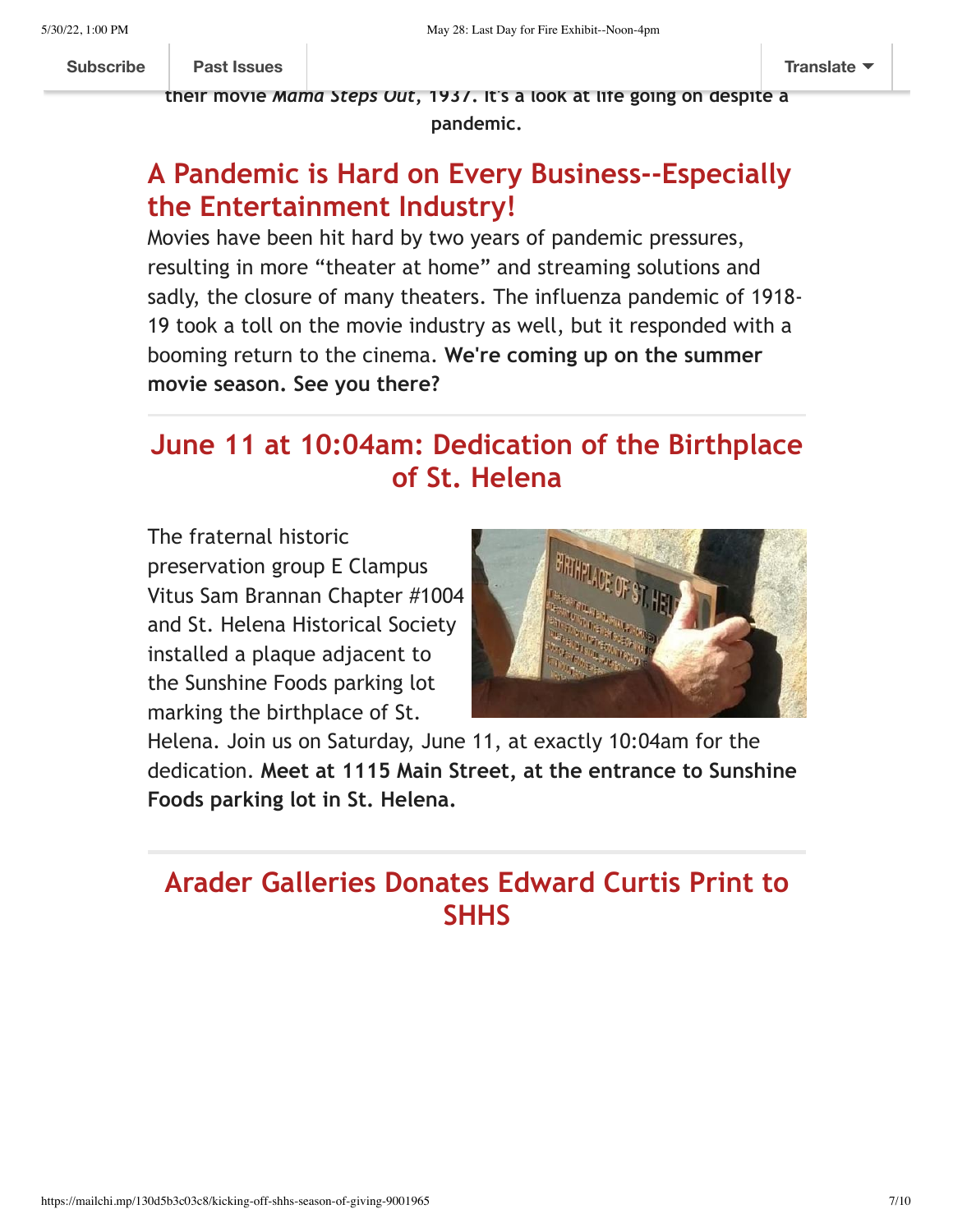

**Josephine Arader, SHHS Research Director Mariam Hansen, SHHS Collections Chair Nancy Caffo**

Josephine Arader, of St. Helena's Arader Galleries, donated an Edward Curtis print to the Heritage Center. The print is a sepia-toned Edward Curtis photogravure print of a Native American woman from the Pomo tribe. The Curtis print is now on display in the **Indigenous People section of the Heritage Center.**



**June 8:** Cathy Buck and The History of the Cameo Theater

**June 11:** Dedication of the Birthplace of St. Helena

**July 18:** St. Helena's Pioneer Families: The Lyman Family

**September 14:** Helena's Pioneer Families: The Chaix Family

**October 9: The Cemetery Tour is back!** 

**November:** Research Director Mariam Hansen will be discussing the movies made in St. Helena!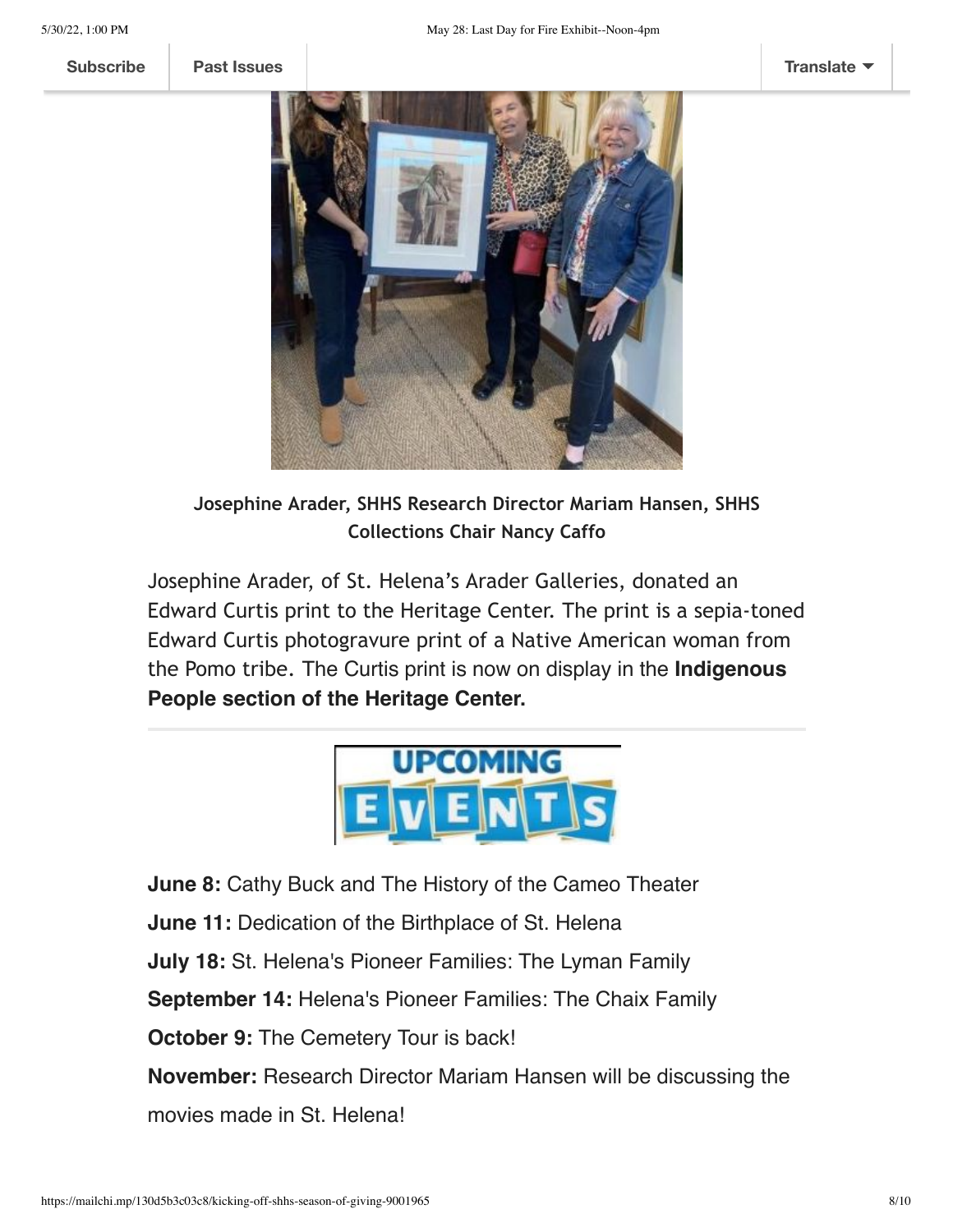

# **In October: 16th Annual "Spirits of St. Helena Cemetery Discovery Walk", Featuring Our Italian Settlers**

We'll commemorate some of the Italians who are buried in the St. Helena Cemetery. We're collaborating with the high school drama department, and our students will dramatize the events and socioeconomic factors that motivated settlers to leave Italy and settle here in the St. Helena area.



### **The Heritage Center: Open Every Saturday from Noon-4pm**

**We're looking for volunteers to help staff the Heritage Center on Saturdays.** Noon-4pm shifts. Contact shstory@shstory.org 1255 Oak Avenue, St. Helena, CA 94574

**DONATE** 

## **Support St. Helena Historical Society**

Visit the Heritage Center: 1255 Oak Avenue, St. Helena, CA 94574 • SHHS Mailing address: PO Box 87, St. Helena, CA 94575 •